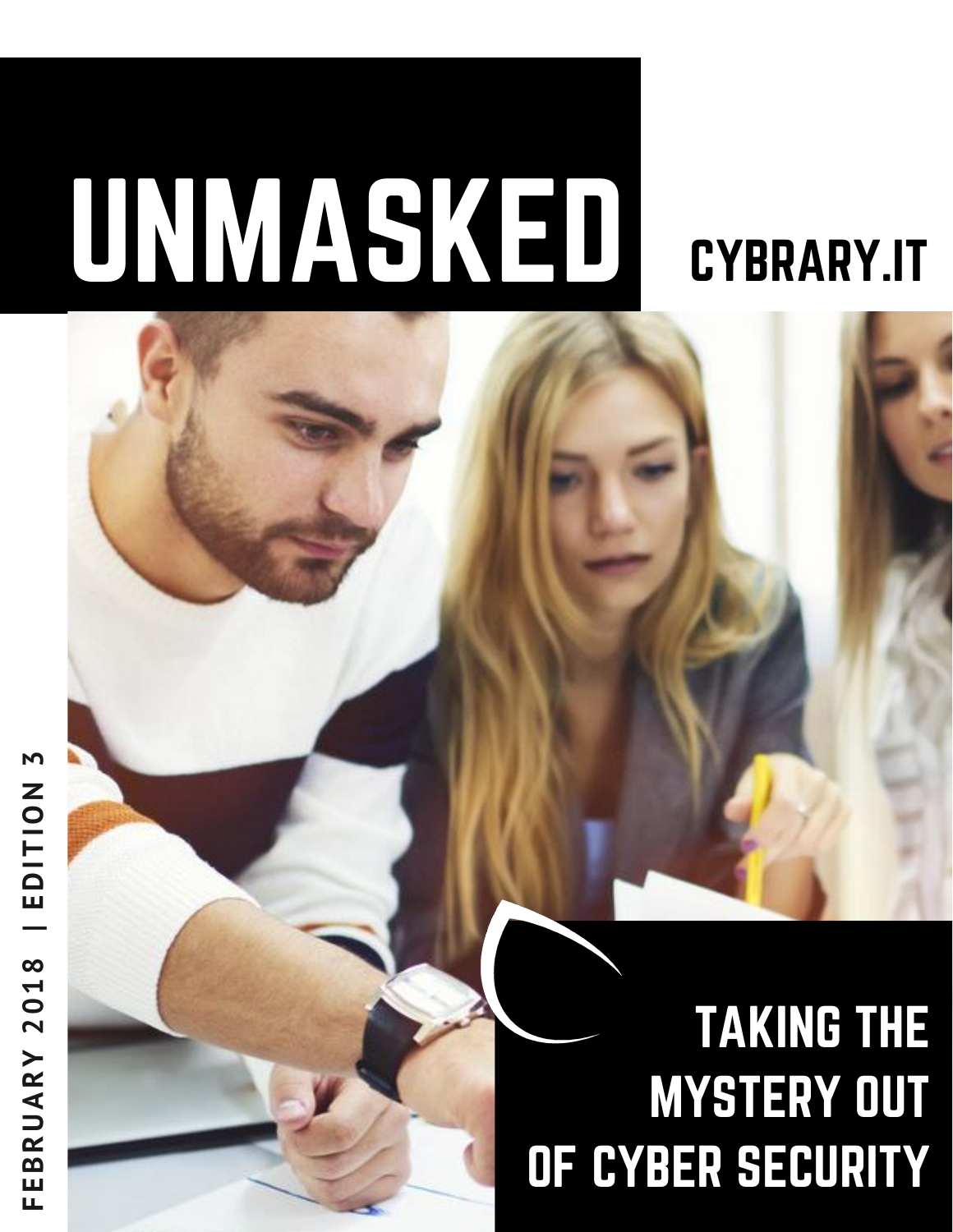# IN THIS ISSUE

### [EDITOR'S](https://goo.gl/6NC3Di) NOTE

At Cybrary, we're dedicated to helping our users get the training they need to start or advance in their careers. With a career-focused approach in mind, we understand that it can sometimes be difficult to know whether or not you're qualified for a job just based on a description.

In cybersecurity and IT specifically, the uptime in getting hired to actually working on necessary tasks is almost immediate; at least for most major organizations. But what if you had a way of completing training prior to getting hired based on a specific job description?

With our new beta program, Cybrary Career Paths, now you can. With this program, Cybrary is accelerating your journey to a successful technical career by providing training for technical positions with industry leaders like Cognizant.

#### **Apply Today! Space is limited.**



Olivia Lynch **(@Cybrary\_Olivia)** is the Marketing Manager at Cybrary. Like many of you, she is just getting her toes wet in the field of cyber security. A firm believer that the pen is mightier than the sword, Olivia considers corny puns and an honest voice essential to any worthwhile blog.

### **CYBER SECURITY** NEWS

Top headlines from the industry. All the detail you need, nothing you don't

### NEW TO **CYBRARY**

6-7

1-4

Expolore the latest and greatest apps, courses, and content added to the site

9-10

### CAREER ROADMAP

Gain insights on the most in-demand jobs in the industry and training you can use to attain them

### **MAKING CONNECTIONS**

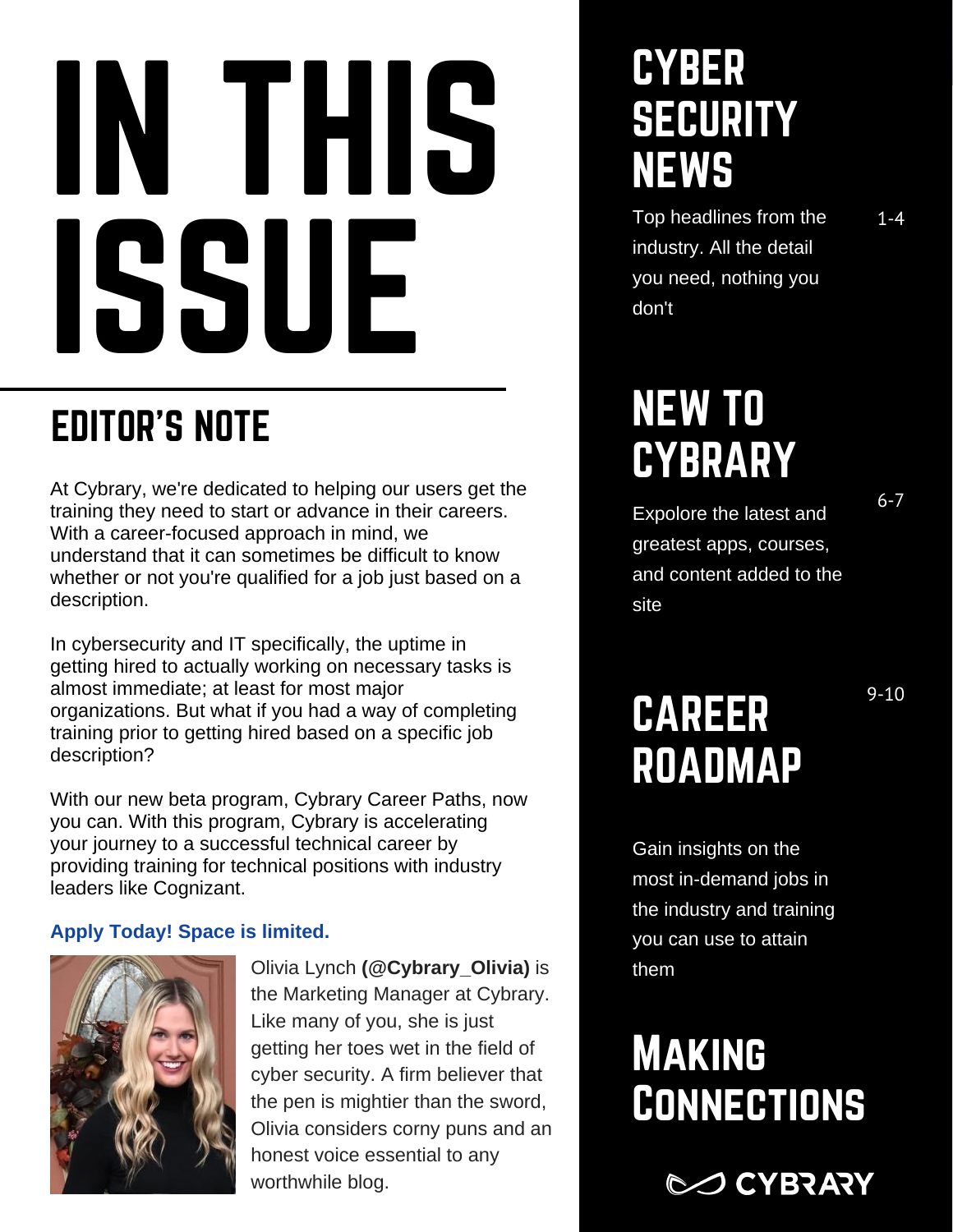



# **CYBER SECURITY NEWS** #cryptomining

**Another day, another headline about cryptocurrency miners operating in stealth where they shouldn't be. It seems over 4,200 websites were infected by a Monero cryptocurrency miner via Browsealoud.**

Of the infected sites were UK and US government websites which use Browsealoud, a hosted accessibility service, to read website content aloud for the visually impaired. While no customer data was compromised or lost, an investigation by Browsealoud developer, Texthelp, is underway. CTO and data security officer for Texthelp, Martin McKay, said, "Texthelp has in place continuous, automated security tests for Browsealoud, and these detected the modified file and as a result, the product was taken offline." It appears the exploit was only active for 4 hours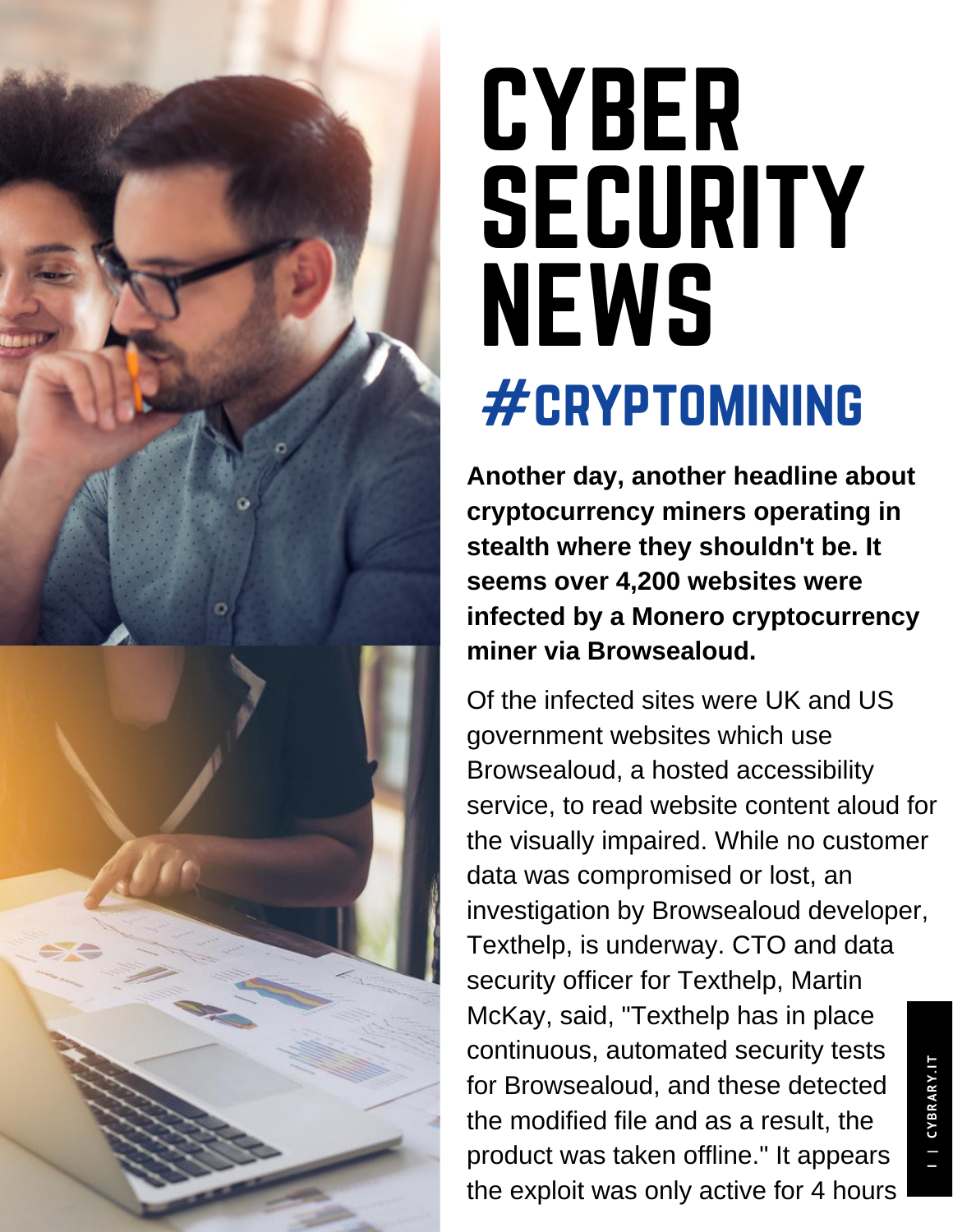after being discovered by security researcher Scott Helme. Helme was prompted by a friend to investigate after that individual received an antivirus software warning on the UK Information Commissioner's office website.

A closer look revealed Browsealoud had been compromised by hackers who altered its hosted JavaScript files. According to Helme, hosted assets are a prime target and can be used to infect thousands of websites. While it's unclear how much Monero was generated from this scheme, it is clear that the attack could have been prevented using 'subresource integrity.' Recently, cryptomining has risen in commonality ass cryptocurrency has risen in popularity.

**To learn more about the recent Monero botnet, read last week's edition of [UNMASKED.](https://goo.gl/KVspqo)**



# #MALWARE

**Sure, 'Olympic Destroyer' would be a cool name for one of the Winter Olympians, but unfortunately, it's the name of malware behind a recent attack against this year's Games in PyeongChang.**

Initially deployed during the Games' opening ceremony on February 9th, this malware strain was credited with disrupting broadcasts and taking down the official Winter Olympics website. It's believed that the attack's purpose was to take down systems rather than steal information, but details surrounding the attack are continuing to unfold.

*"It was pretty alarming to realize that they were running a crypto miner on their site, their whole site, every single page. … I quickly realized though that this script, whilst present on the ICO website, was not being hosted by the ICO, it was included by a 3rd party library they loaded." -Scott Helme*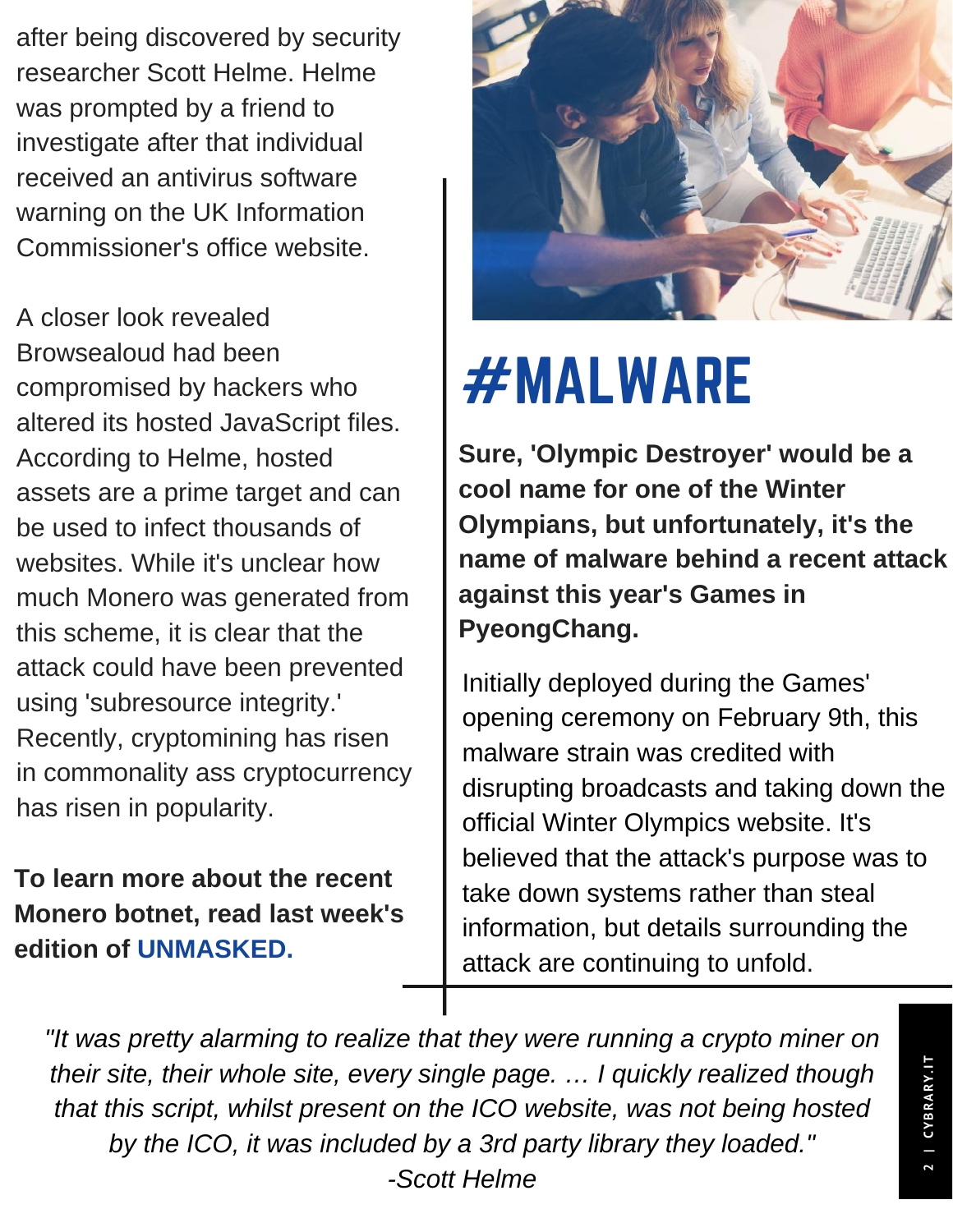Researchers from Cisco Talos, upon further analysis, believe the malware wipes files on shared network drives, rather than targeted single endpoints, as they initially thought. "Olympic Destroyer's goal is to make systems unusable by deleting shadow copies, event logs and trying to use PsExec & WMI to further move through the environment," the researchers wrote. This malware also includes a binary which allows user credentials to be easily stolen.

Perhaps most terrifying is that the author of this malware appears to have direct connections inside of the Games. Based on the technical details, that person intimately knew the infrastructure including usernames, the domain server names, and passwords. We're holding our breath on the



discovery of who is behind this attack, but motivations among hackers for targeting the Olympics are pretty clear. In the meantime, researchers will be monitoring the binaries associated with the attack, as it seems each new attack adds credentials to the existing code. These new credentials can in turn be used on newly infected systems via propagation.

*"Disruption is the clear objective in this type of attack and it leaves us confident in thinking that the actors behind this were after embarrassment of the Olympic committee during the opening ceremony" -Cisco Talos researchers*

**For an inside look at new strains of malware, read 'Fileless [Malware.'](https://goo.gl/esb5Wf)**

# #VULNERABILITIES

**February may be the month of love for most, but for Microsoft, it's the month of vulnerabilities. The company recently patched 14 considered critical but left a Skype vulnerability unpatched.**

Among the flaws addressed this month, Microsoft patched issues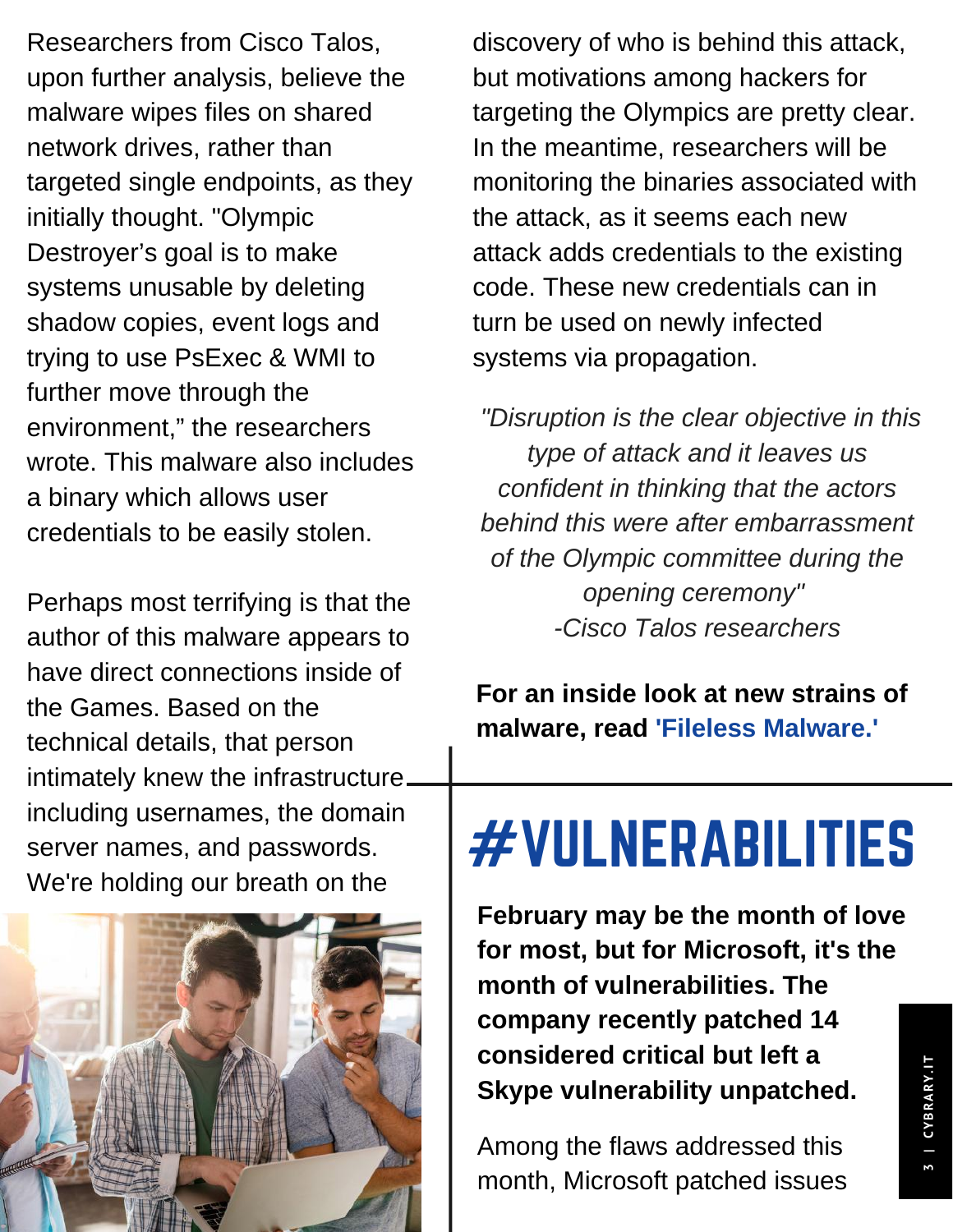mostly in the Edge browser and Outlook client. One of the most severe bugs identified is a memory corruption vulnerability (CVE-2018-0852) in Outlook which can be exploited to achieve remote code execution. "The end user targeted by such an attack doesn't need to open or click on anything in the email – just view it in the Preview Pane. If this bug turns into active exploits – and with this attack vector, exploit writers will certainly try – unpatched systems will definitely suffer." Hackers have been actively moving towards bugs that can be exploited without a user opening or clicking on anything, which is especially dangerous.

In addition to the vulnerabilities that are being handled by Microsoft, the service Skype, which they own, has a bug that will not be patched in the near future. This bug could potentially allow attackers to gain full control of the host machine by granting system-level privileges to a local, unprivileged user. In order to fix this flaw, Microsoft would be required to perform a significant software rewrite. So, until the



company is ready to issue a completely new version of Skype, users are warned to proceed with caution. Unfortunately, Skype has been dealing with a few security flaw recently. Those who have it installed on their computers are advised to run updated anti-virus software.

#### **Check out the results of a previous Patch Tuesday from Microsoft, read this previous edition of [UNMASKED.](https://goo.gl/ewYbq4)**

*""The exploitation of this preferential search order would allow the attacker to hijack the update process by downloading and placing a malicious version of a DLL file into a temporary folder of a Windows PC and renaming it to match a legitimate DLL that can be modified by an unprivileged user without having any special account privileges." -HackerNews report*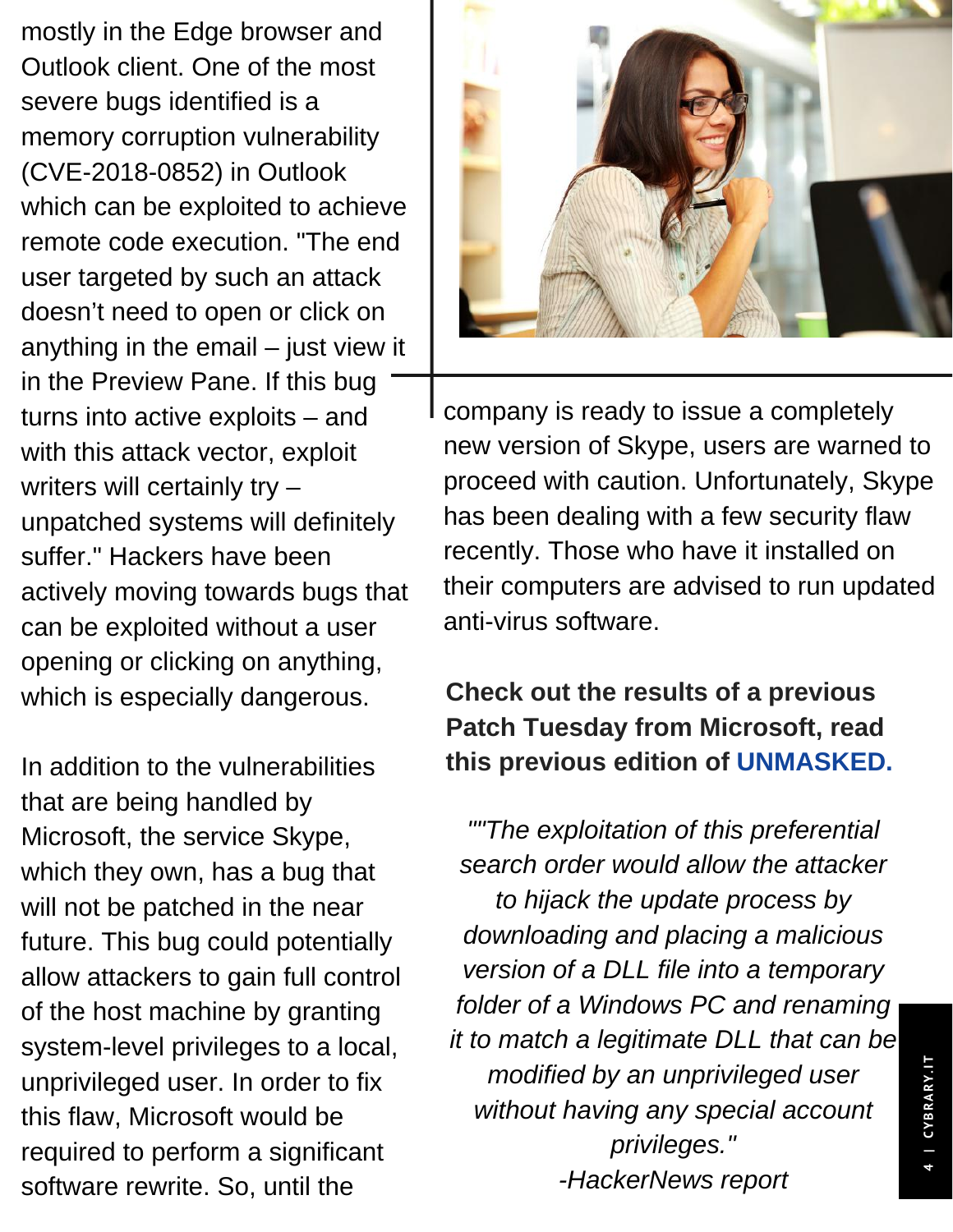PEOPLE RANKED SECURITY AS the highest priority for LOGGING IN TO THE MAJORITY of applications, particularly when it came to money-related apps.

FACT

B

**-The IBM Security: Future of Identity Study**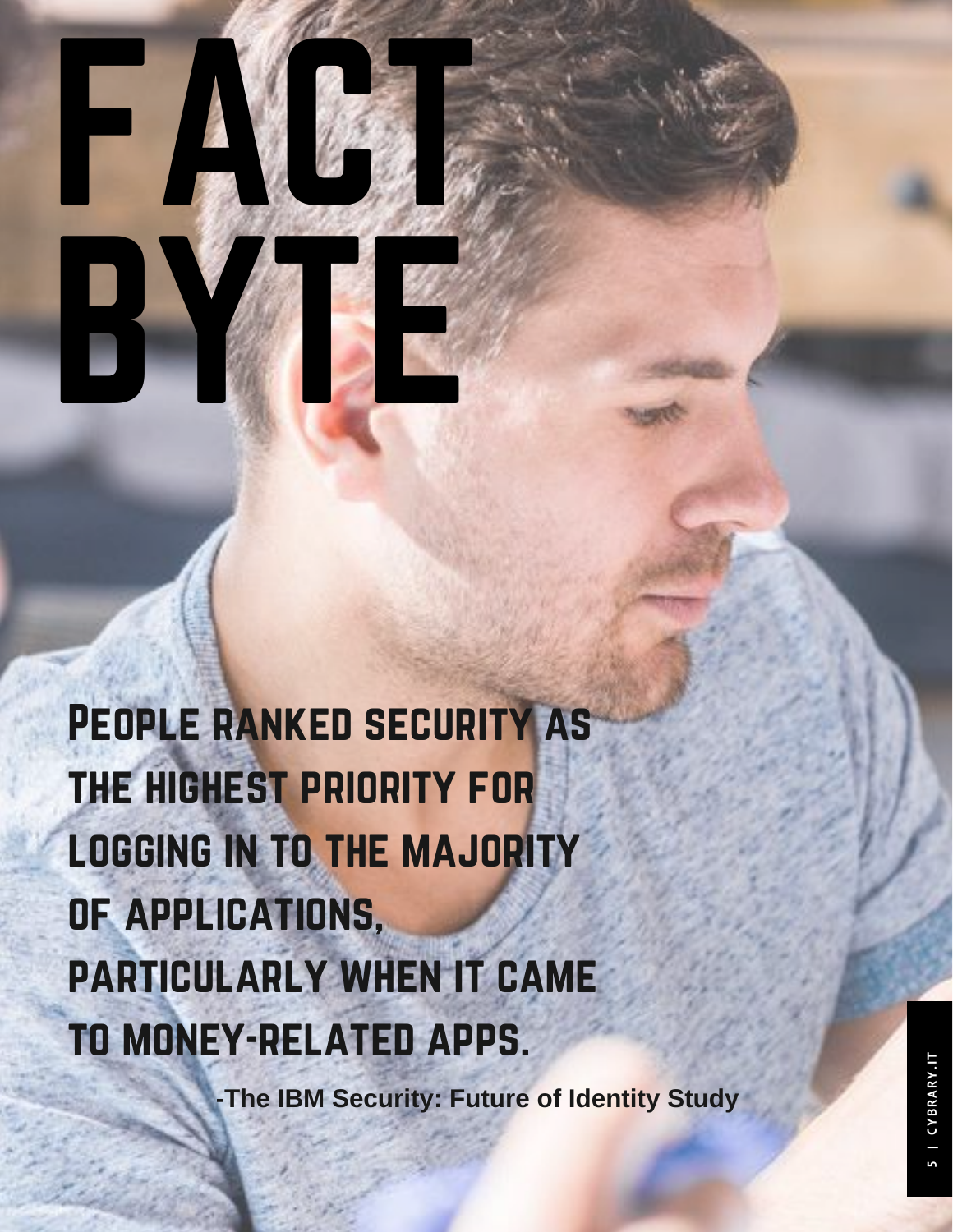# MEET MAR CYBRARIAN,

# DAVE TUCKMAN



Dave, President and Owner of Golden State Web Solutions (GSWS), has always been a big supporter of Cybrary. Recently, he passed his CISM certification exam using our free CISM course. In a blog post discussing his studying strategies, Dave offers great advice for those preparing for any exam.

His biggest takeaway from the experience- Practice real test simulation exams. "As it gets closer to your exam date, take some tests under conditions that mimic the actual exam – for example, four hours to answer 150 questions. That will build your mental calluses for the big exam."

#### **START CISM COURSE BROWSE PRACTICE TESTS**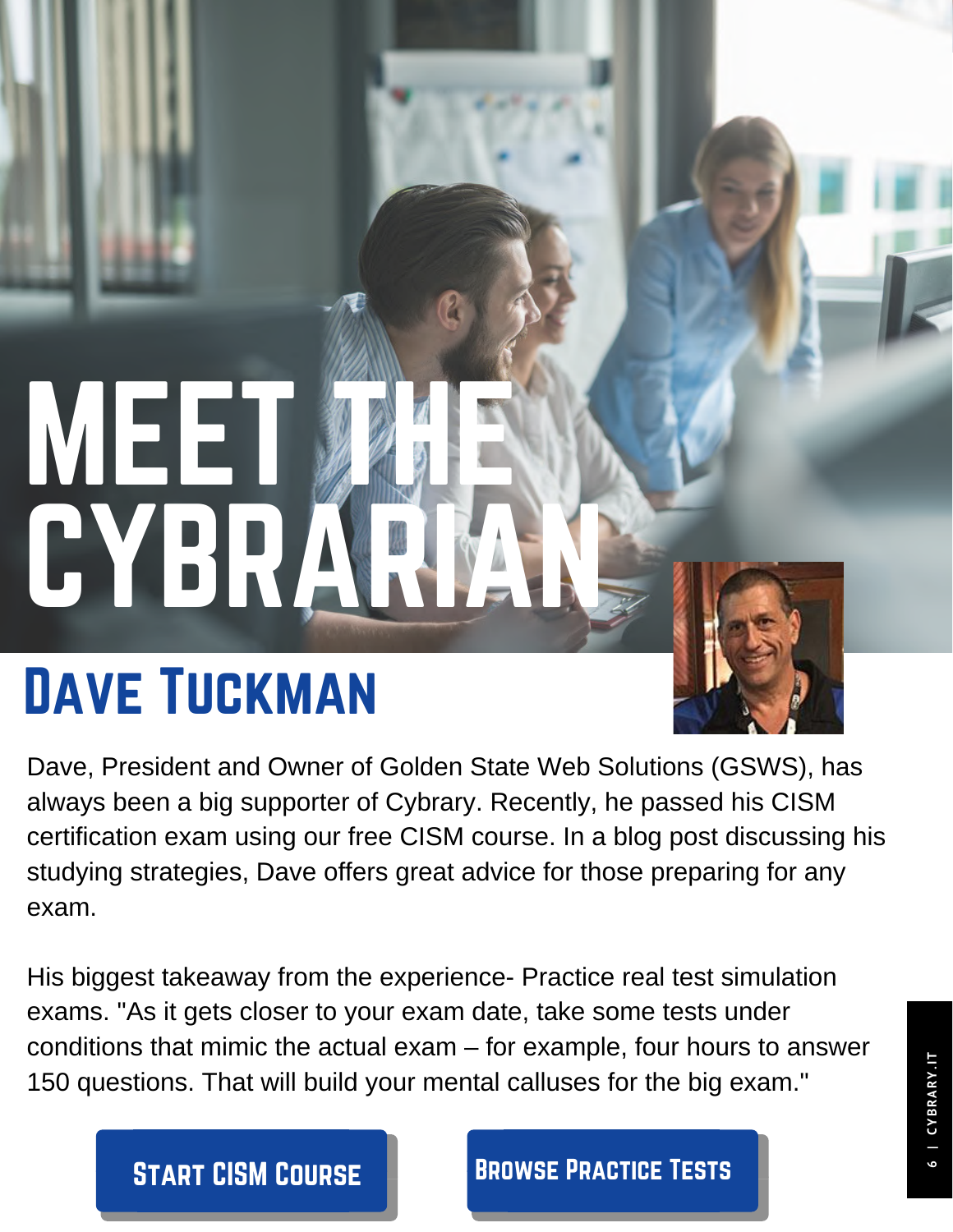



#### 19 network Operations and Security

In the Network Operations and Security Course by Michael Redman, students will get a thorough deep dive into network operations, focusing on core concepts that will help them pass the Network+ exam. You will learn about Ethernet basics, TCP/IP, and wireless [networking.](https://www.cybrary.it/catalog/bundle/Microsoft-Excel-2016-Comprehensive)

**Dive Into the [Course](https://goo.gl/15RZmg)**

## Comptia cysa+ virtual lab

The CompTIA Cybersecurity Analyst CS0- 001 Virtual Lab will prepare you to plan and execute critical security measures to protect key networks and systems from attacks.

Professionals looking to gain an [understanding](https://www.cybrary.it/course/the-art-of-exploitation/?from=unmasked_jan19) of different security tools and practices will benefit from The CompTIA CySA+ Lab.

**Enter a [Virtual](https://goo.gl/rLRQNW) World**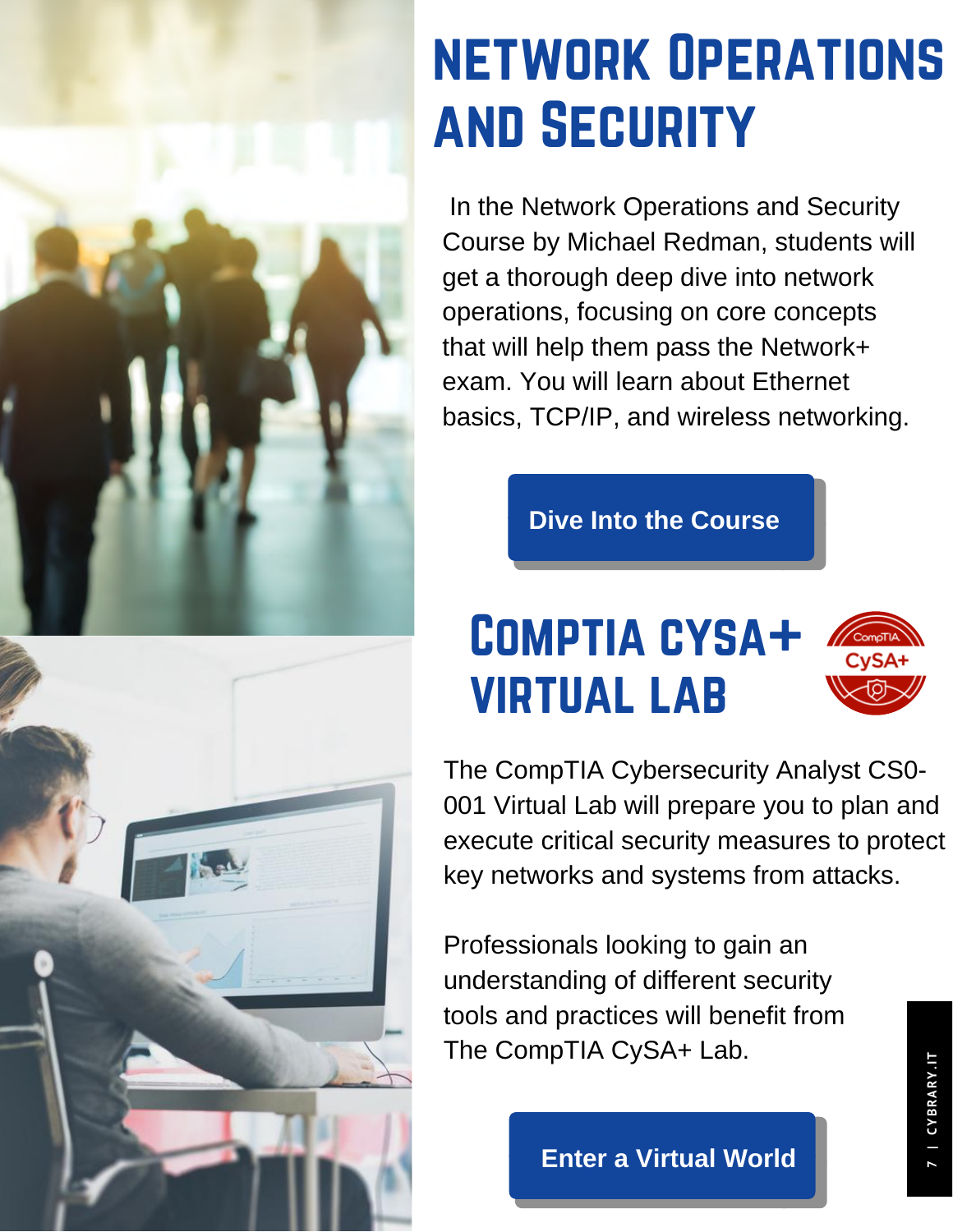# CAREER, ROADMAP

"I describe my career path as a zigzag, not a ladder"

**-Denise Morrison**

 | CYBRARY.IT CYBRARY.I  $^{\circ}$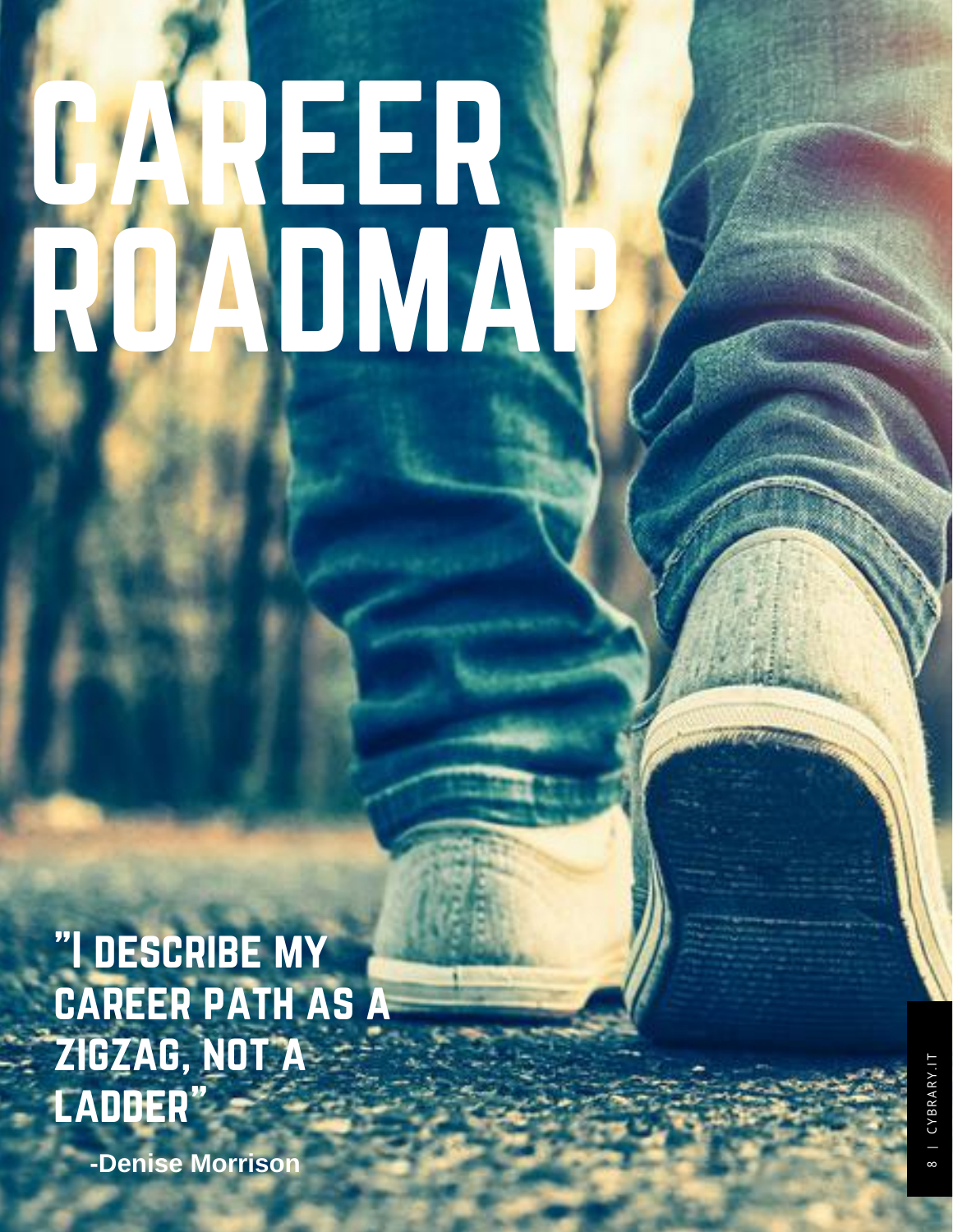# TRAINING IS TRENDING

# Employee Training Tops List of Financial CISO Priorities

"The bottom line is that employees must be held responsible and accountable for [cybersecurity](https://www.cybrary.it/course/the-art-of-exploitation//?source=unmasked_jan26) training and they need to understand the basics of cyber hygiene – it's not just the job of the CISO or IT security teams anymore." -Cybrary COO, Kathie Miley

**Read Full [Article](https://goo.gl/pxjpKm)**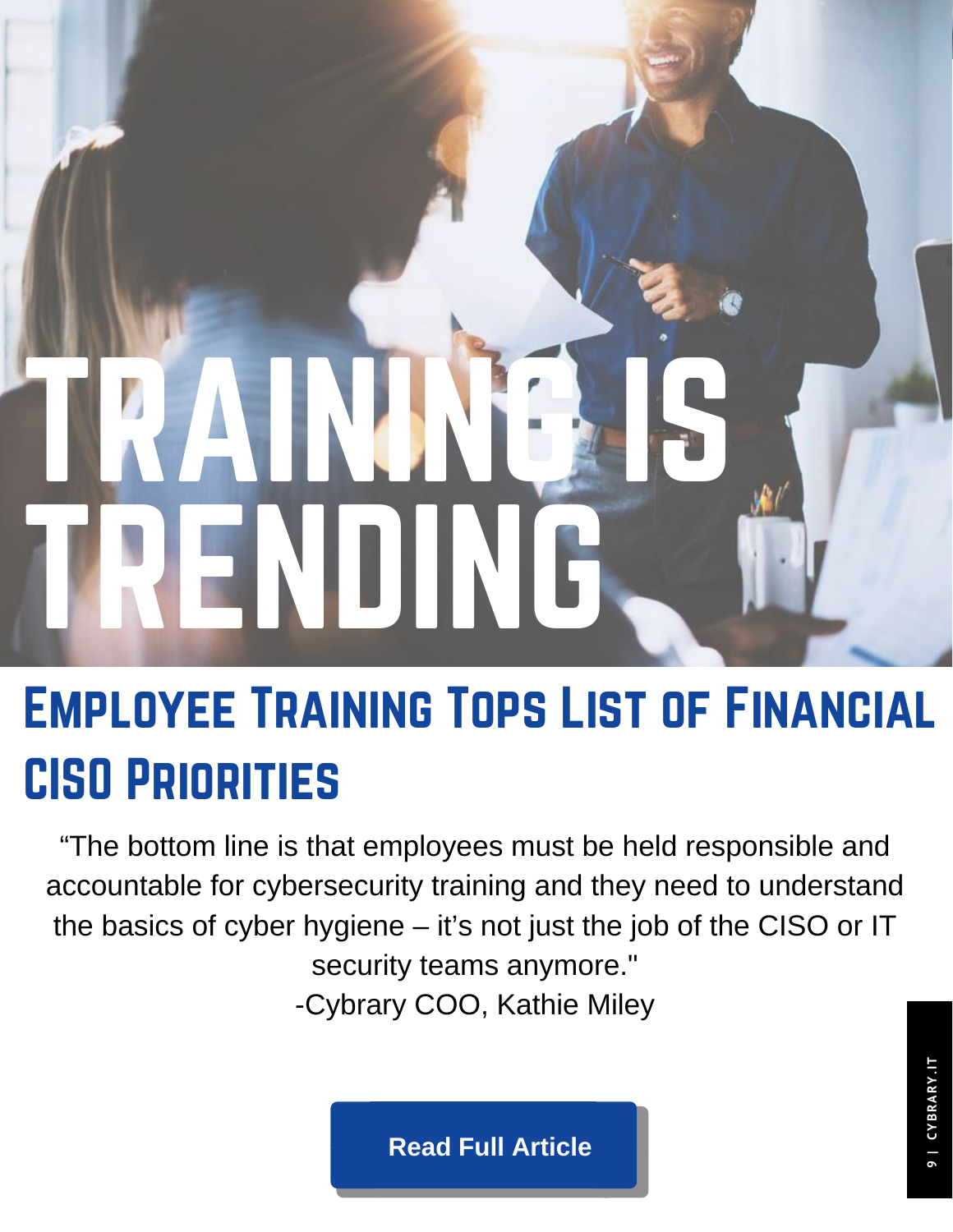# Cognizant Soc analyst



#### Required Knowledge & skills

Follow the track of an industry leader's job description. Click the buttons below to view courses and supplemental materials that will put you on the path to this career

| Configure and use threat<br>detection tools                                            | CySA+                                   |
|----------------------------------------------------------------------------------------|-----------------------------------------|
| Develop protection plans for<br>incident response                                      | <b>Incident Response</b>                |
| Perform data analysis and<br>interpret the results to identify<br>vulnerabilities      | <b>Malware Analysis</b>                 |
| Work with IDS/IPS, access control,<br>and antivirus solutions                          | <b>Network Security</b><br><b>Tools</b> |
| Develop secure networks, identify<br>breaches in real-time and respond<br>to an attack | <b>CASP</b>                             |

#### Career Path Beta Program

Cybrary Career Paths is a new program with the main goal of accelerating your journey to a successful technical career by providing training for technical positions with industry leaders like Cognizant.

Apply [Today](https://goo.gl/6NC3Di)